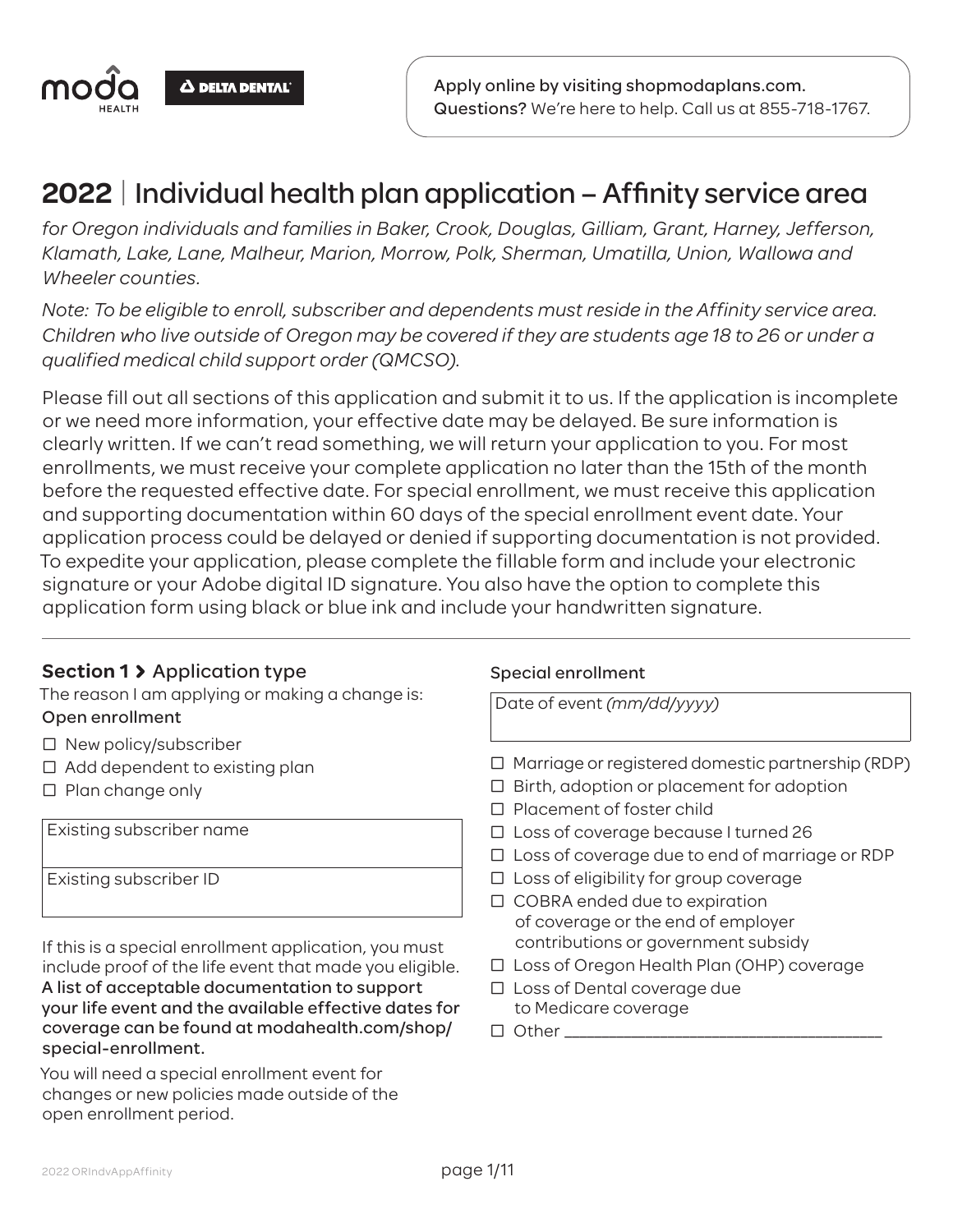## **Section 2** Eligibility and residency

#### Medical plans:

To be eligible to apply for our Oregon individual health plans, you must currently live and have a fixed, permanent home address in the service area. You must spend at least 6 months of the year living in the service area. You cannot be enrolled in Medicare or living in the service area to get health coverage or for another temporary reason such as getting treatment. Living in a residential care facility to receive treatment does not meet the residency requirement.

#### $\Box$  I confirm I meet these requirements.

#### Dental plans:

To be eligible to apply for one of our Oregon individual dental plans, you must be an Oregon resident and reside in our service area for at least 6 months out of the year. If you had Delta Dental individual dental coverage that ended during the past 12 months, you won't be eligible unless you have a special enrollment qualifying event or have had continuous group dental coverage since leaving Delta Dental.

#### $\Box$  I confirm I meet these requirements.

## **Section 3** Plan selection

*IMPORTANT: No out-of-network coverage. You must use in-network providers for services to be covered by these medical plans or by the dental EPO plan.*

*I select the following medical and/or dental plan(s) for the requested effective date \_\_\_/\_\_\_/\_\_\_\_\_\_:*

- Ƨ Affinity Silver 3550 Off-exchange only \$3,550 deductible
- Ƨ Affinity Silver 3400 Off-exchange only \$3,400 deductible
- Ƨ Affinity Silver 4400 Off-exchange only \$4,400 deductible
- $\Box$  Standard Gold (Affinity) \$1,500 deductible
- $\Box$  Standard Silver (Affinity) \$3,650 deductible
- $\Box$  Standard Bronze (Affinity) \$8,700 deductible
- $\Box$  Delta Dental PPO \$1,000 annual maximum plan payment limit
- $\Box$  Delta Dental EPO \$1,500 annual maximum plan payment limit
- □ Affinity Gold 250<sup>1</sup> \$250 deductible □ Affinity Gold 1000<sup>1</sup> – \$1,000 deductible
- Ƨ Affinity Silver 3500 \$3,500 deductible
- Ƨ Affinity Silver 4500 \$4,500 deductible
- Ƨ Affinity Bronze 7000 \$7,000 deductible
- Ƨ Affinity Bronze 8700 \$8,700 deductible
- Ƨ Affinity Bronze HSA 6900 \$6,900 deductible
- □ No medical coverage
- Ƨ Delta Dental PPO Bright Smiles No annual maximum plan payment limit
- Ƨ No dental coverage

*All dental plans have \$0 deductible. Maximum annual benefit does not apply under age 19. Members under age 19 are subject to annual out-of-pocket maximum.*

*If you are changing from one Delta Dental of Oregon individual plan to another outside of open enrollment, any amount applied to the annual maximum plan payment limit will be transferred to your new plan.*

Moda Health's individual medical plans are designed to support your healthcare needs through partnership between you and an in-network primary care provider (PCP). Your PCP coordinates your care. To complete enrollment, you must name an in-network PCP for each applicant in sections 4, 5 and 6. Go to Find Care on modahealth.com to confirm your PCP is in-network. We may assign one for you if you do not select one yourself. You may switch to a different Affinity PCP at any time.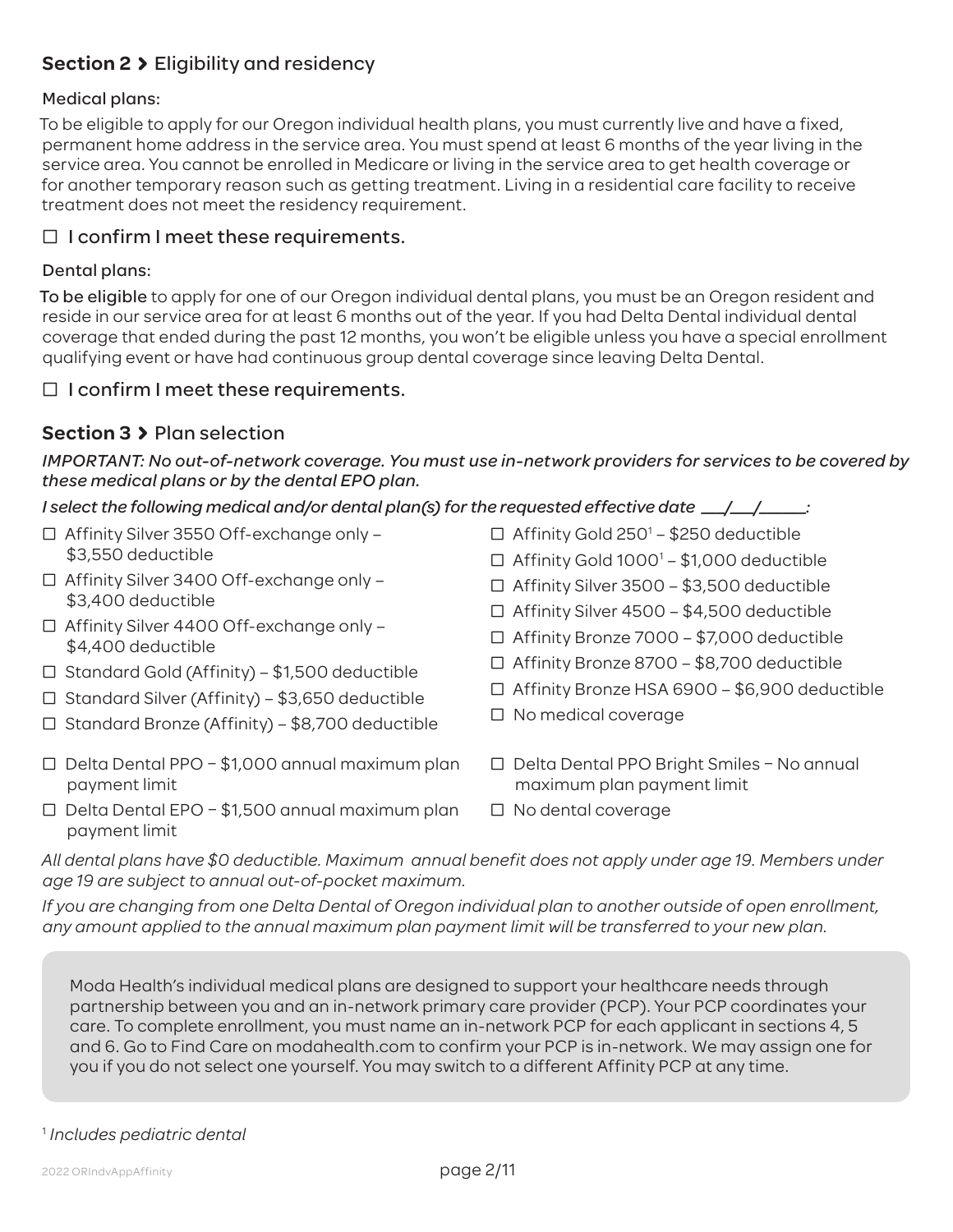## **Section 4 > Subscriber information**

This section must be completed with subscriber information.

Is this a child- or children-only plan?  $\Box$  No  $\Box$  Yes

If yes, please list the youngest child as the subscriber. Children age 26 or older must be on their own policy.

| Last name                                                                                                                                                                                                                                  |                                                                                                                                                                               | First name |        |                                  |              | M.I.                                                  | Suffix |
|--------------------------------------------------------------------------------------------------------------------------------------------------------------------------------------------------------------------------------------------|-------------------------------------------------------------------------------------------------------------------------------------------------------------------------------|------------|--------|----------------------------------|--------------|-------------------------------------------------------|--------|
|                                                                                                                                                                                                                                            |                                                                                                                                                                               |            |        |                                  |              |                                                       |        |
| Date of birth (mm/dd/yyyy)                                                                                                                                                                                                                 | Social Security number                                                                                                                                                        |            | Gender |                                  |              |                                                       |        |
|                                                                                                                                                                                                                                            |                                                                                                                                                                               |            |        |                                  |              | $\Box$ Male $\Box$ Female $\Box$ Prefer not to answer |        |
| Gender identity                                                                                                                                                                                                                            |                                                                                                                                                                               |            |        |                                  |              |                                                       |        |
|                                                                                                                                                                                                                                            | $\Box$ Male $\Box$ Female $\Box$ Transgender $\Box$ Cisgender $\Box$ Gender non-conforming $\Box$ Non-binary / third gender<br>□ Questioning □ Prefer not to answer □ Another |            |        |                                  |              |                                                       |        |
| These fields are optional. We are committed to understanding and valuing diversity among our members.<br>We are seeking this information so our staff can refer to and communicate with you in the most<br>appropriate and respectful way. |                                                                                                                                                                               |            |        |                                  |              |                                                       |        |
| <b>PCP Name</b>                                                                                                                                                                                                                            |                                                                                                                                                                               |            |        |                                  |              |                                                       |        |
| Race (optional)                                                                                                                                                                                                                            |                                                                                                                                                                               |            |        |                                  |              |                                                       |        |
| □ American Indian or Alaska Native                                                                                                                                                                                                         | $\Box$ Asian                                                                                                                                                                  |            |        | $\Box$ Black or African American |              |                                                       |        |
| $\Box$ Caucasian                                                                                                                                                                                                                           | $\Box$ Hispanic or Latino                                                                                                                                                     |            |        |                                  |              | $\Box$ Native Hawaiian or other Pacific Islander      |        |
| $\Box$ Other (please specify)                                                                                                                                                                                                              |                                                                                                                                                                               |            |        |                                  |              |                                                       |        |
| Preferred spoken and written language                                                                                                                                                                                                      |                                                                                                                                                                               |            |        |                                  |              |                                                       |        |
| $\Box$ English<br>$\Box$ Spanish                                                                                                                                                                                                           | $\Box$ Other (please specify)                                                                                                                                                 |            |        |                                  |              |                                                       |        |
| Residence address                                                                                                                                                                                                                          |                                                                                                                                                                               | City       |        |                                  | State        | ZIP                                                   |        |
|                                                                                                                                                                                                                                            |                                                                                                                                                                               |            |        |                                  |              |                                                       |        |
| County                                                                                                                                                                                                                                     |                                                                                                                                                                               |            |        |                                  |              |                                                       |        |
| Mailing address (if different)                                                                                                                                                                                                             |                                                                                                                                                                               | City       |        |                                  | <b>State</b> | <b>ZIP</b>                                            |        |
| Email address                                                                                                                                                                                                                              |                                                                                                                                                                               | Home phone |        |                                  |              | Mobile phone                                          |        |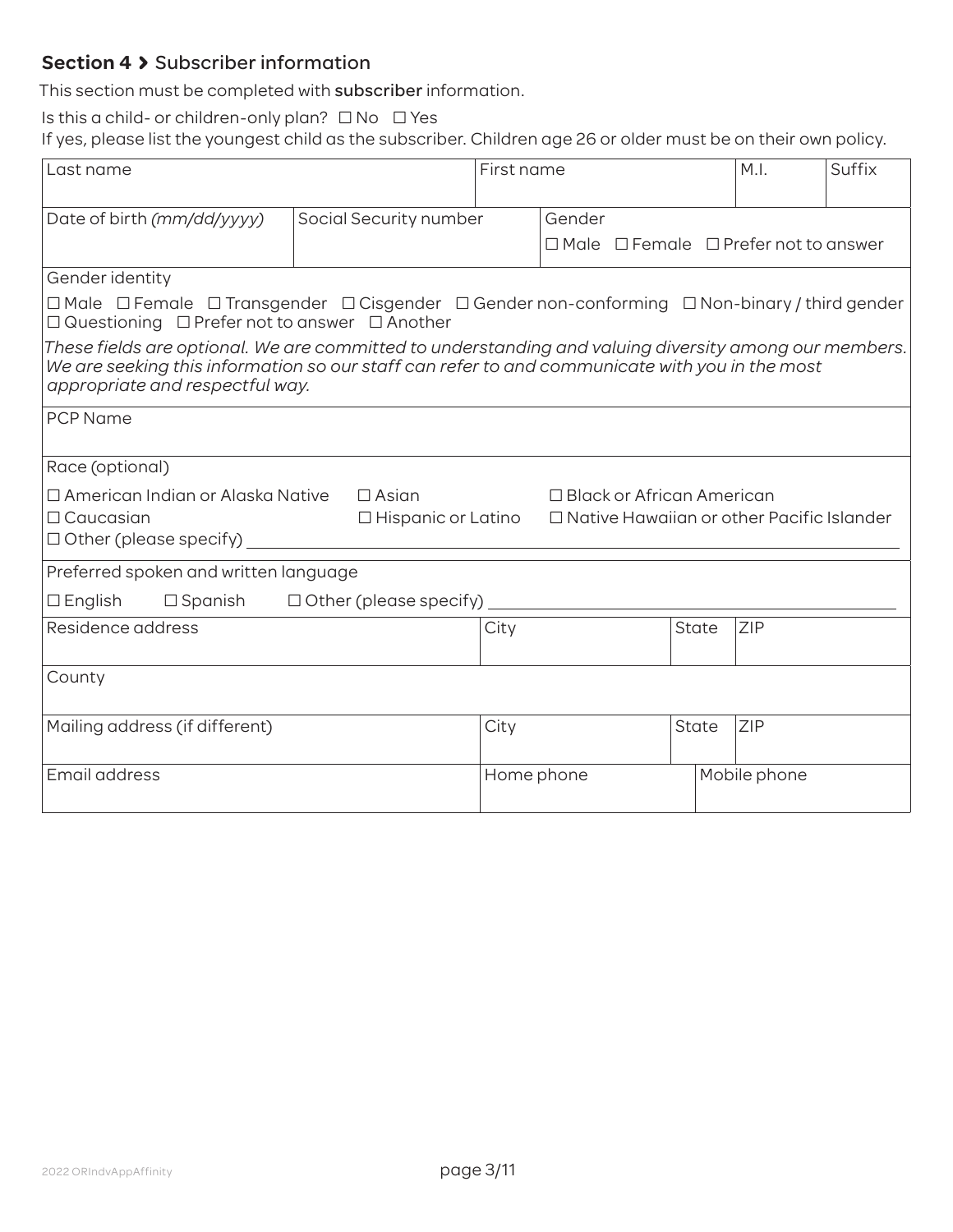## **Section 5** Dependent Information — spouse or registered domestic partner (RDP)

Please complete this section for spouse or RDP to be covered on this medical or dental plan.

| Last name                                                                                                                                                                                                                                  |                        | First name |        | M.I.                                                  | Suffix |  |
|--------------------------------------------------------------------------------------------------------------------------------------------------------------------------------------------------------------------------------------------|------------------------|------------|--------|-------------------------------------------------------|--------|--|
| Date of birth (mm/dd/yyyy)                                                                                                                                                                                                                 | Social Security number |            | Gender |                                                       |        |  |
|                                                                                                                                                                                                                                            |                        |            |        | $\Box$ Male $\Box$ Female $\Box$ Prefer not to answer |        |  |
| Gender identity                                                                                                                                                                                                                            |                        |            |        |                                                       |        |  |
| $\Box$ Male $\;\Box$ Female $\;\Box$ Transgender $\;\Box$ Cisgender $\;\Box$ Gender non-conforming $\;\Box$ Non-binary / third gender<br>$\Box$ Questioning $\Box$ Prefer not to answer $\Box$ Another                                     |                        |            |        |                                                       |        |  |
| These fields are optional. We are committed to understanding and valuing diversity among our<br>members. We are seeking this information so our staff can refer to and communicate with you in the<br>most appropriate and respectful way. |                        |            |        |                                                       |        |  |
| <b>PCP Name</b>                                                                                                                                                                                                                            |                        |            |        |                                                       |        |  |
| Race (optional)                                                                                                                                                                                                                            |                        |            |        |                                                       |        |  |
| $\Box$ American Indian or Alaska Native<br>$\Box$ Black or African American<br>$\Box$ Asian<br>$\Box$ Native Hawaiian or other Pacific Islander<br>$\Box$ Caucasian<br>$\Box$ Hispanic or Latino<br>$\Box$ Other (please specify)          |                        |            |        |                                                       |        |  |
| Preferred spoken and written language                                                                                                                                                                                                      |                        |            |        |                                                       |        |  |
| $\Box$ English<br>$\Box$ Spanish<br>$\Box$ Other (please specify)                                                                                                                                                                          |                        |            |        |                                                       |        |  |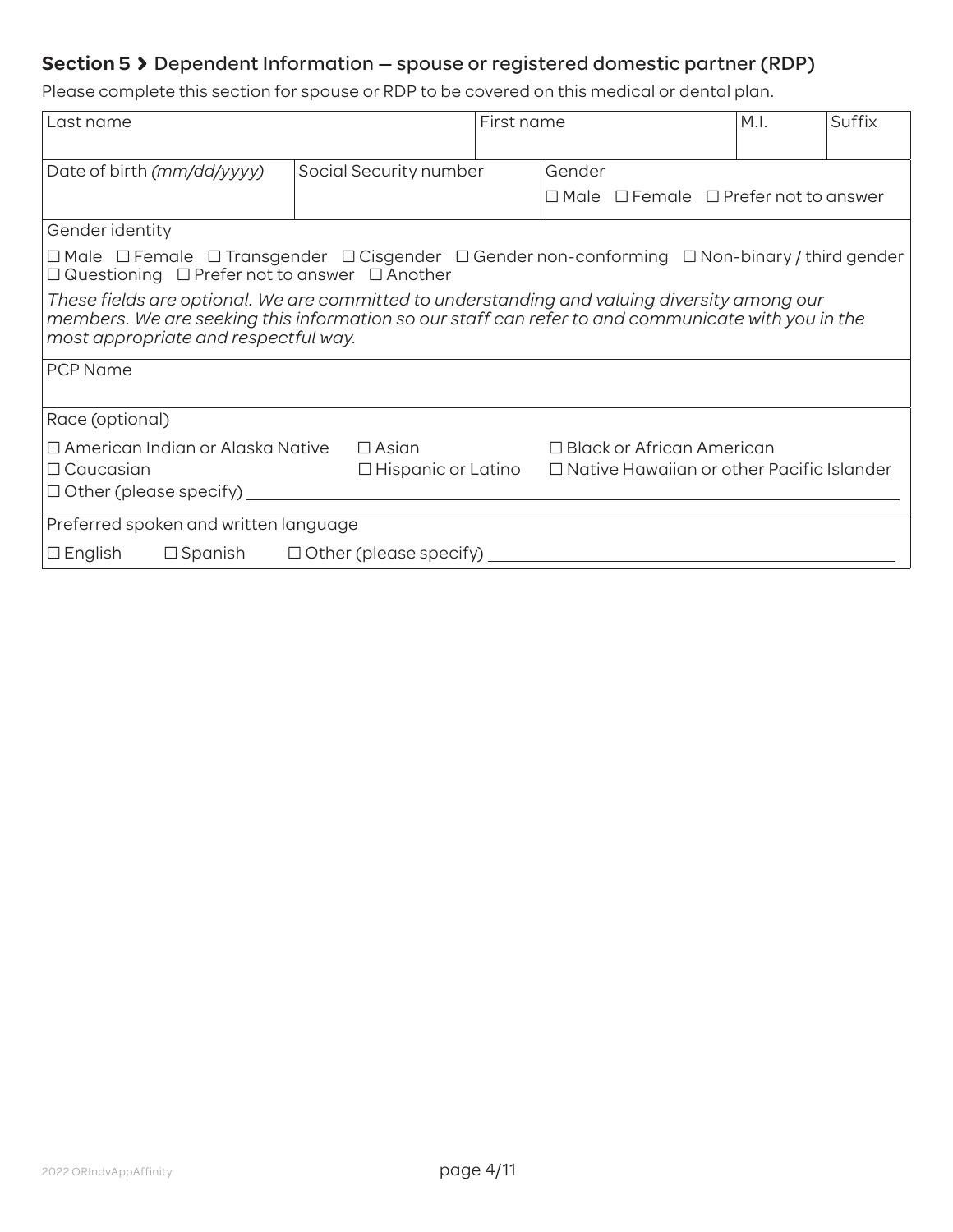## **Section 6 >** Dependent Information – children living in the service area only

(no dependent coverage outside the service area, except children who are full-time students age 18 to 26 or with a QMCSO may be covered outside of Oregon)

Please list all children to be covered on this health plan (children must be under age 26). Attach additional copies of this page, if necessary, to list other family members to be included on this application.

| First name<br>Last name                                                                                                                                                                                                                    |                        |  |        | Suffix                                                |  |  |
|--------------------------------------------------------------------------------------------------------------------------------------------------------------------------------------------------------------------------------------------|------------------------|--|--------|-------------------------------------------------------|--|--|
| Date of birth (mm/dd/yyyy)                                                                                                                                                                                                                 | Social Security number |  | Gender | $\Box$ Male $\Box$ Female $\Box$ Prefer not to answer |  |  |
| Gender identity                                                                                                                                                                                                                            |                        |  |        |                                                       |  |  |
| $\Box$ Male $\Box$ Female $\Box$ Transgender $\Box$ Cisgender $\Box$ Gender non-conforming $\Box$ Non-binary / third gender<br>$\Box$ Questioning $\Box$ Prefer not to answer $\Box$ Another                                               |                        |  |        |                                                       |  |  |
| These fields are optional. We are committed to understanding and valuing diversity among our members.<br>We are seeking this information so our staff can refer to and communicate with you in the most<br>appropriate and respectful way. |                        |  |        |                                                       |  |  |
| <b>PCP</b> Name                                                                                                                                                                                                                            |                        |  |        |                                                       |  |  |

| Last name                                                                                                                                                                                                                                  |                        | First name |                                                                 | M.I. | Suffix |  |  |
|--------------------------------------------------------------------------------------------------------------------------------------------------------------------------------------------------------------------------------------------|------------------------|------------|-----------------------------------------------------------------|------|--------|--|--|
| Date of birth (mm/dd/yyyy)                                                                                                                                                                                                                 | Social Security number |            | Gender<br>$\Box$ Male $\Box$ Female $\Box$ Prefer not to answer |      |        |  |  |
| Gender identity                                                                                                                                                                                                                            |                        |            |                                                                 |      |        |  |  |
| $ \Box$ Male $ \Box$ Female $ \Box$ Transgender $ \Box$ Cisgender $\Box$ Gender non-conforming $ \Box$ Non-binary / third gender $ \Box$<br>$\Box$ Questioning $\Box$ Prefer not to answer $\Box$ Another                                  |                        |            |                                                                 |      |        |  |  |
| These fields are optional. We are committed to understanding and valuing diversity among our members.<br>We are seeking this information so our staff can refer to and communicate with you in the most<br>appropriate and respectful way. |                        |            |                                                                 |      |        |  |  |
| <b>PCP</b> Name                                                                                                                                                                                                                            |                        |            |                                                                 |      |        |  |  |

| Last name                                                                                                                                                                                                                                  |                        | First name |                                                                 | M.I. | Suffix |  |
|--------------------------------------------------------------------------------------------------------------------------------------------------------------------------------------------------------------------------------------------|------------------------|------------|-----------------------------------------------------------------|------|--------|--|
| Date of birth (mm/dd/yyyy)                                                                                                                                                                                                                 | Social Security number |            | Gender<br>$\Box$ Male $\Box$ Female $\Box$ Prefer not to answer |      |        |  |
| Gender identity                                                                                                                                                                                                                            |                        |            |                                                                 |      |        |  |
| $\Box$ Male $\Box$ Female $\Box$ Transgender $\Box$ Cisgender $\Box$ Gender non-conforming $\Box$ Non-binary / third gender<br>$\Box$ Questioning $\Box$ Prefer not to answer $\Box$ Another                                               |                        |            |                                                                 |      |        |  |
| These fields are optional. We are committed to understanding and valuing diversity among our members.<br>We are seeking this information so our staff can refer to and communicate with you in the most<br>appropriate and respectful way. |                        |            |                                                                 |      |        |  |
| <b>PCP Name</b>                                                                                                                                                                                                                            |                        |            |                                                                 |      |        |  |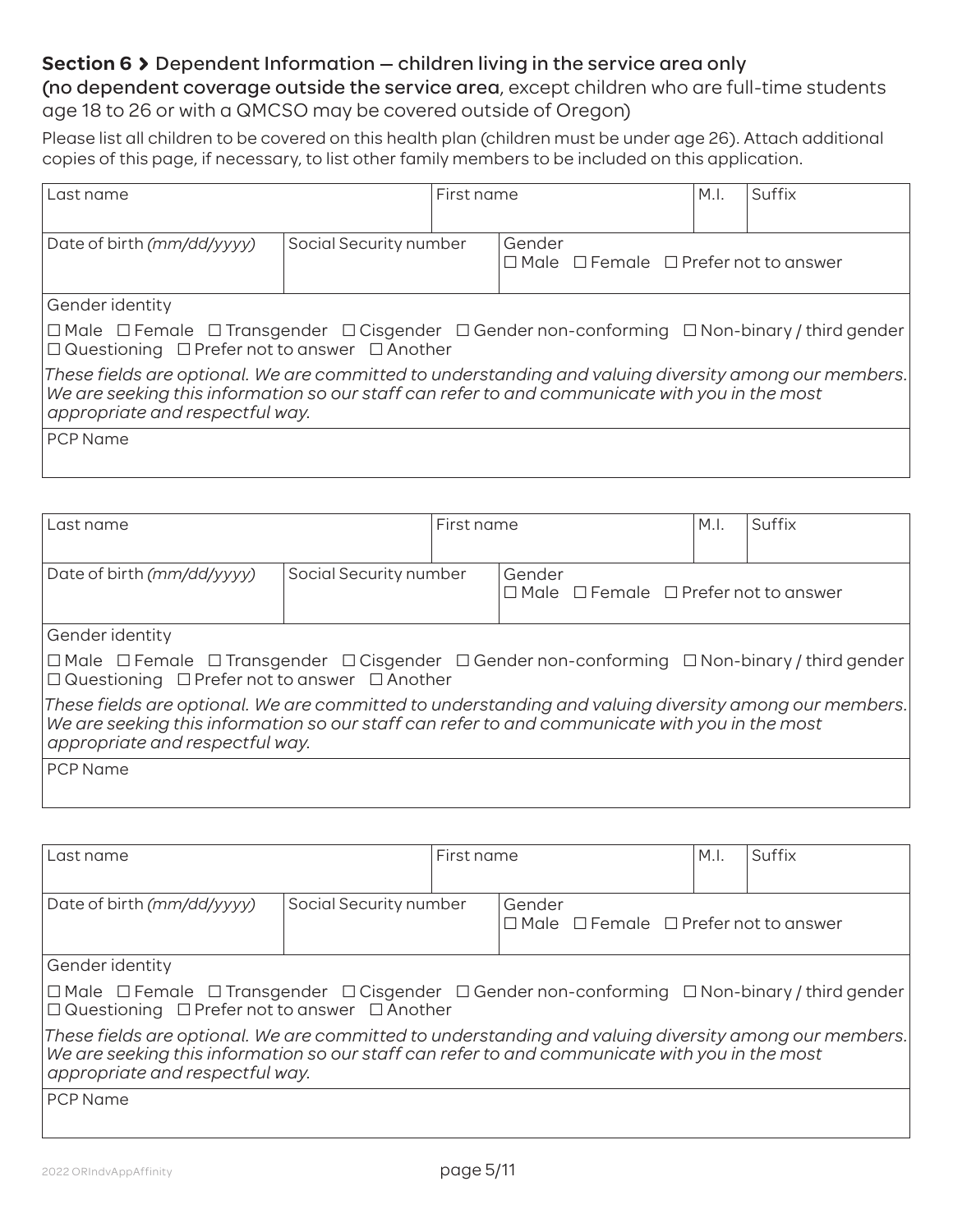| Last name                                                                                                                                                                                                                                  |                        | First name |                                                                 | M.I. | Suffix |  |
|--------------------------------------------------------------------------------------------------------------------------------------------------------------------------------------------------------------------------------------------|------------------------|------------|-----------------------------------------------------------------|------|--------|--|
| Date of birth (mm/dd/yyyy)                                                                                                                                                                                                                 | Social Security number |            | Gender<br>$\Box$ Male $\Box$ Female $\Box$ Prefer not to answer |      |        |  |
| Gender identity                                                                                                                                                                                                                            |                        |            |                                                                 |      |        |  |
| $\Box$ Male $\Box$ Female $\Box$ Transgender $\Box$ Cisgender $\Box$ Gender non-conforming $\Box$ Non-binary / third gender<br>$\Box$ Questioning $\Box$ Prefer not to answer $\Box$ Another                                               |                        |            |                                                                 |      |        |  |
| These fields are optional. We are committed to understanding and valuing diversity among our members.<br>We are seeking this information so our staff can refer to and communicate with you in the most<br>appropriate and respectful way. |                        |            |                                                                 |      |        |  |
| <b>PCP Name</b>                                                                                                                                                                                                                            |                        |            |                                                                 |      |        |  |

| Last name                                                                                                                                                                                                                                  |                        | First name |                                                                 | M.I. | Suffix |  |
|--------------------------------------------------------------------------------------------------------------------------------------------------------------------------------------------------------------------------------------------|------------------------|------------|-----------------------------------------------------------------|------|--------|--|
| Date of birth (mm/dd/yyyy)                                                                                                                                                                                                                 | Social Security number |            | Gender<br>$\Box$ Male $\Box$ Female $\Box$ Prefer not to answer |      |        |  |
| Gender identity                                                                                                                                                                                                                            |                        |            |                                                                 |      |        |  |
| $\Box$ Male $\Box$ Female $\Box$ Transgender $\Box$ Cisgender $\Box$ Gender non-conforming $\Box$ Non-binary / third gender<br>$\Box$ Questioning $\Box$ Prefer not to answer $\Box$ Another                                               |                        |            |                                                                 |      |        |  |
| These fields are optional. We are committed to understanding and valuing diversity among our members.<br>We are seeking this information so our staff can refer to and communicate with you in the most<br>appropriate and respectful way. |                        |            |                                                                 |      |        |  |
| <b>PCP</b> Name                                                                                                                                                                                                                            |                        |            |                                                                 |      |        |  |

*If any children listed above have a different race or primary language than the subscriber, please list their name, race (optional), and primary language below. If a child lives outside of Oregon, please email, fax or mail the QMCSO or documentation of the child's enrollment in an out-of-state school to email: individualapp@modahealth.com. Fax: 503-219-3696 Mail: Membership Accounting, 601 SW Second Ave., Portland, OR 97204-3156. The enrolled child will be eligible for out-of-area coverage on the first day of the month after the date documentation is received and the address is updated in Moda Health's system.*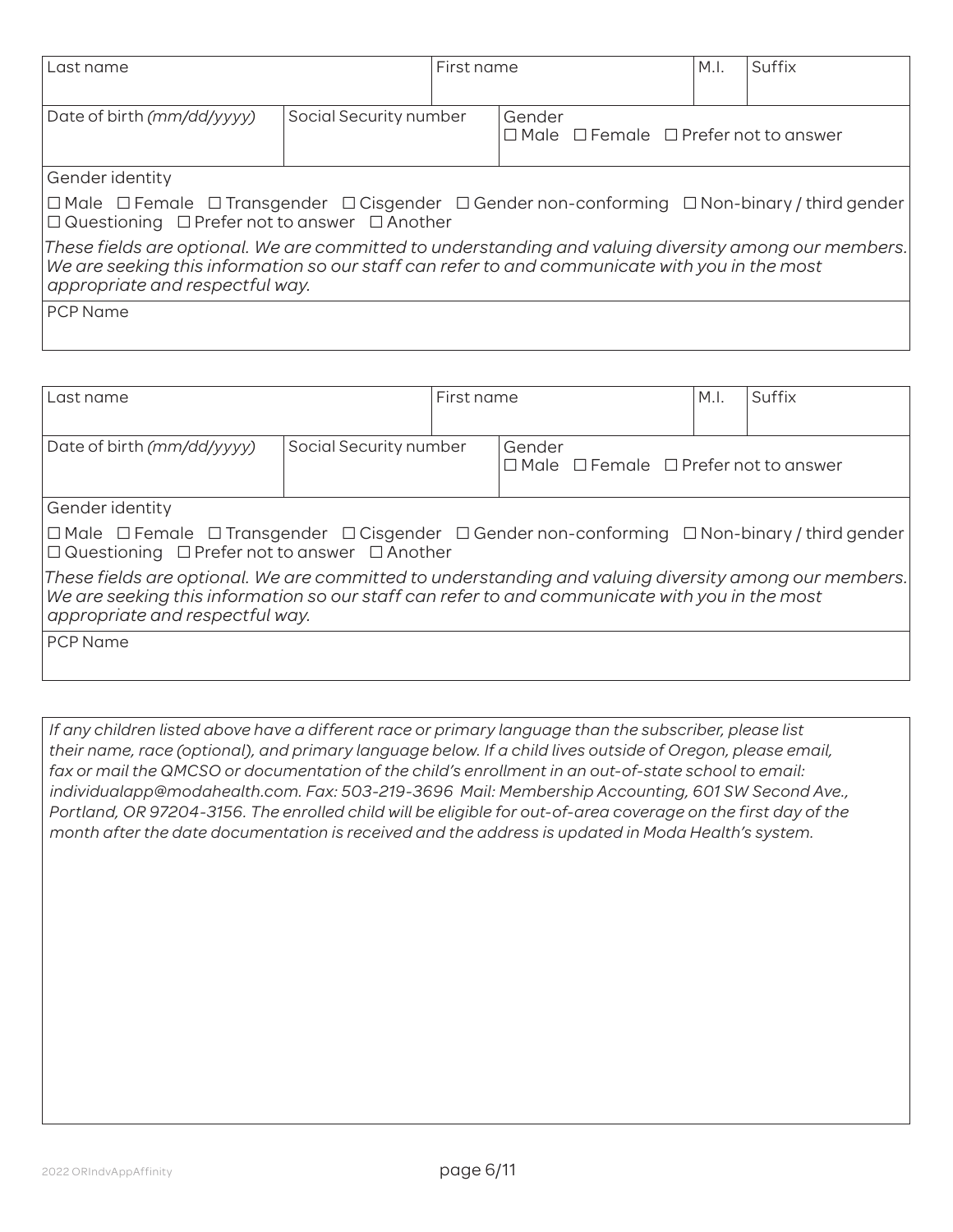## **Section 7 > Other insurance**

Will you have other medical and/or dental insurance?

 $\square$  Yes  $\square$  No

If yes on other insurance, what type?

 $\Box$  Medical  $\Box$  Dental  $\Box$  Medical and dental

## **Section 8 > Credit toward benefit exclusion period (for new dental coverage)**

For subscribers and dependents age 19 and over:

Do you have continuous 12 months of prior dental insurance with no more than a 90-day break in coverage from the end of the old policy to the expected effective date of the new policy?

 $\Box$  No  $\Box$  Yes. Was this coverage through Delta Dental Plan of Oregon? If yes, we'll automatically waive the exclusion period on your dental coverage. If this coverage was through a different carrier, please provide a letter from your prior carrier or employer documenting the start and end dates of your prior dental coverage. This documentation of prior coverage is required for credit to be applied toward the benefit exclusion period. Please email, fax or mail documentation.

E-mail: CustomerSupportOR@DeltaDentalOR.com Fax: 503-219-3696 Standard mail: Delta Dental Plan of Oregon 601 SW 2nd Avenue Portland, OR 97204

## **Section 9** Payment method

We offer several payment options for you to choose from, including:

- 1. Automatic eBill payment through your Member Dashboard.
- 2. Electronic fund transfer (EFT), see authorization agreement below.
- 3. Personal check, money order or cashier's check.

## EFT authorization agreement

EFT initiates around the 5th of the month and usually takes one or two days to post to your account. Your first payment may initiate on a later date if your enrollment is processed after the 5th of the month. Your premium invoice will be paperless and located in the eBill section of your Member Dashboard.

- 1. Complete and sign below as the account holder for monthly automatic premium deductions from your bank.
- 2. Attach a photocopy of a voided personal check from the account, or provide the bank routing and account numbers below.

| Subscriber   |                | Account holder |                                |  |  |  |
|--------------|----------------|----------------|--------------------------------|--|--|--|
| Name of bank | Routing number | Account number | Account type                   |  |  |  |
|              |                |                | $\Box$ Checking $\Box$ Savings |  |  |  |

I authorize Moda Health or Delta Dental to charge my account for monthly premiums for the above named individual. I also authorize my bank, named here, to honor these monthly charges. This authority will remain in effect until I give my bank a reasonable chance to act upon it. I can stop payment by notifying my bank before my account has been charged.

| Account holder signature | Signature date |
|--------------------------|----------------|
|                          |                |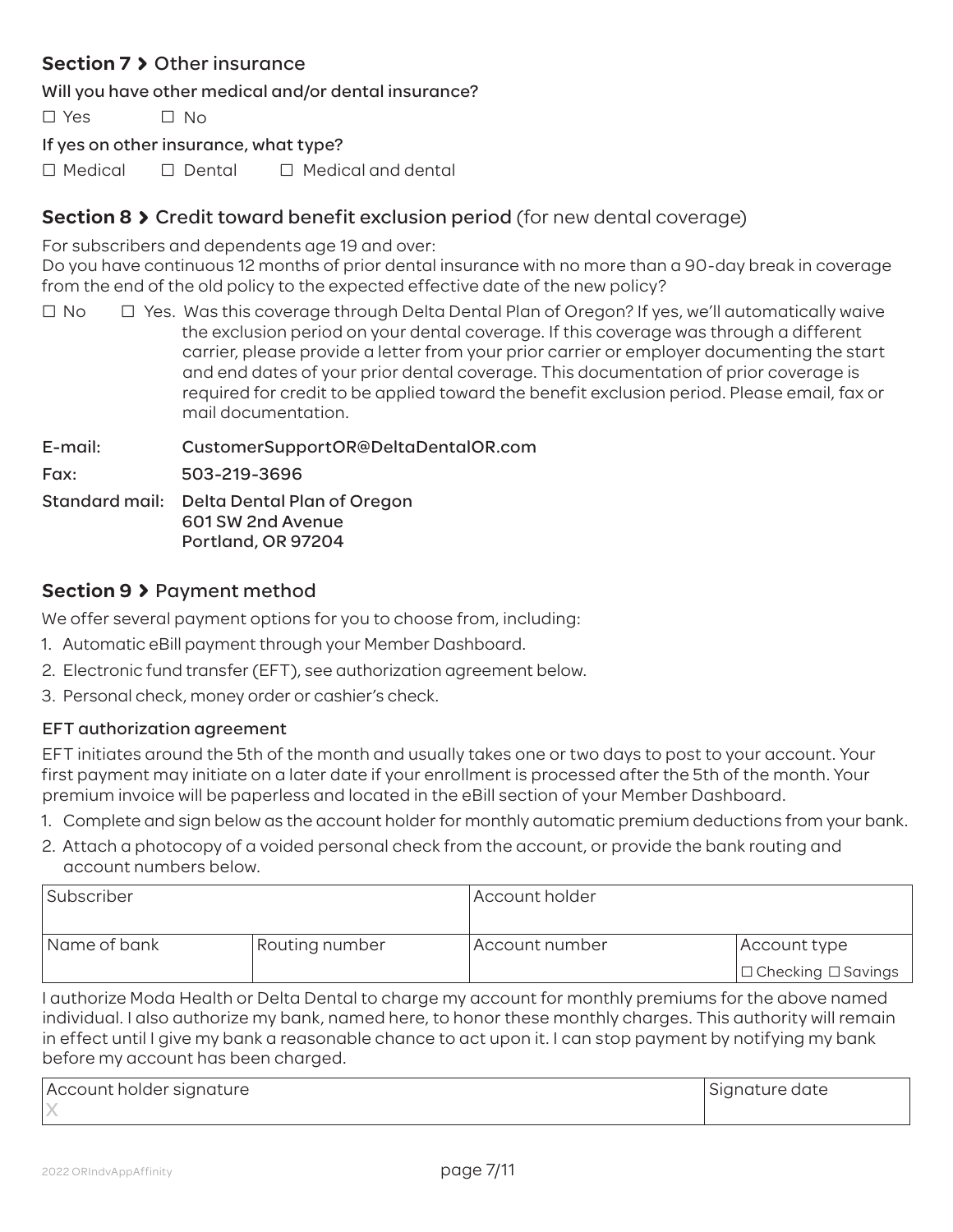## **Section 10 > Billing options**

If you are set up for EFT your premium invoice will be paperless. If you are not set up for EFT you will receive paper invoices in the mail. You may change your billing preference to paperless by going to the eBill section of your Member Dashboard.

If the bill needs to go to an address other than your mailing address, please note the billing address below.

| Billing<br>address | ٦Ħ١.<br>ا با اب | $\sim$ | $\overline{\phantom{a}}$<br>. L.<br>$-11$ |
|--------------------|-----------------|--------|-------------------------------------------|
|                    |                 |        |                                           |

#### Section 11 > Go paperless!

You can view your explanation of benefits (EOBs) online by logging in to your Member Dashboard. After your application is approved, you will receive a welcome letter with your member ID number. With this ID number, simply set up a Member Dashboard account by visiting modahealth.com or deltadentalor.com and opt to receive electronic EOBs.

## **Section 12 > Agent** (to be completed by agent only)

I (the agent) certify that I have explained the eligibility provisions to the subscriber. I have not made any statements about benefits, conditions or limitations of the contract except through written material furnished by Moda Health or Delta Dental. I have informed the subscriber that the effective date of coverage is assigned only by Moda Health or Delta Dental.

For you to become the agent, you must be actively appointed with Moda Health/Delta Dental of Oregon. Please sign and date below.

| Agent name | Agency name- |      | Phone |       | Agent/Agency NPN |
|------------|--------------|------|-------|-------|------------------|
| Address    |              | City |       | State | ZIP              |

I certify that the information supplied to me by the subscriber has been truly and accurately recorded.

| Agent signature (required) | Signature date |
|----------------------------|----------------|
|                            |                |

*Note to agent: Payment does not have to be included with the application, but the first payment is required to activate coverage.*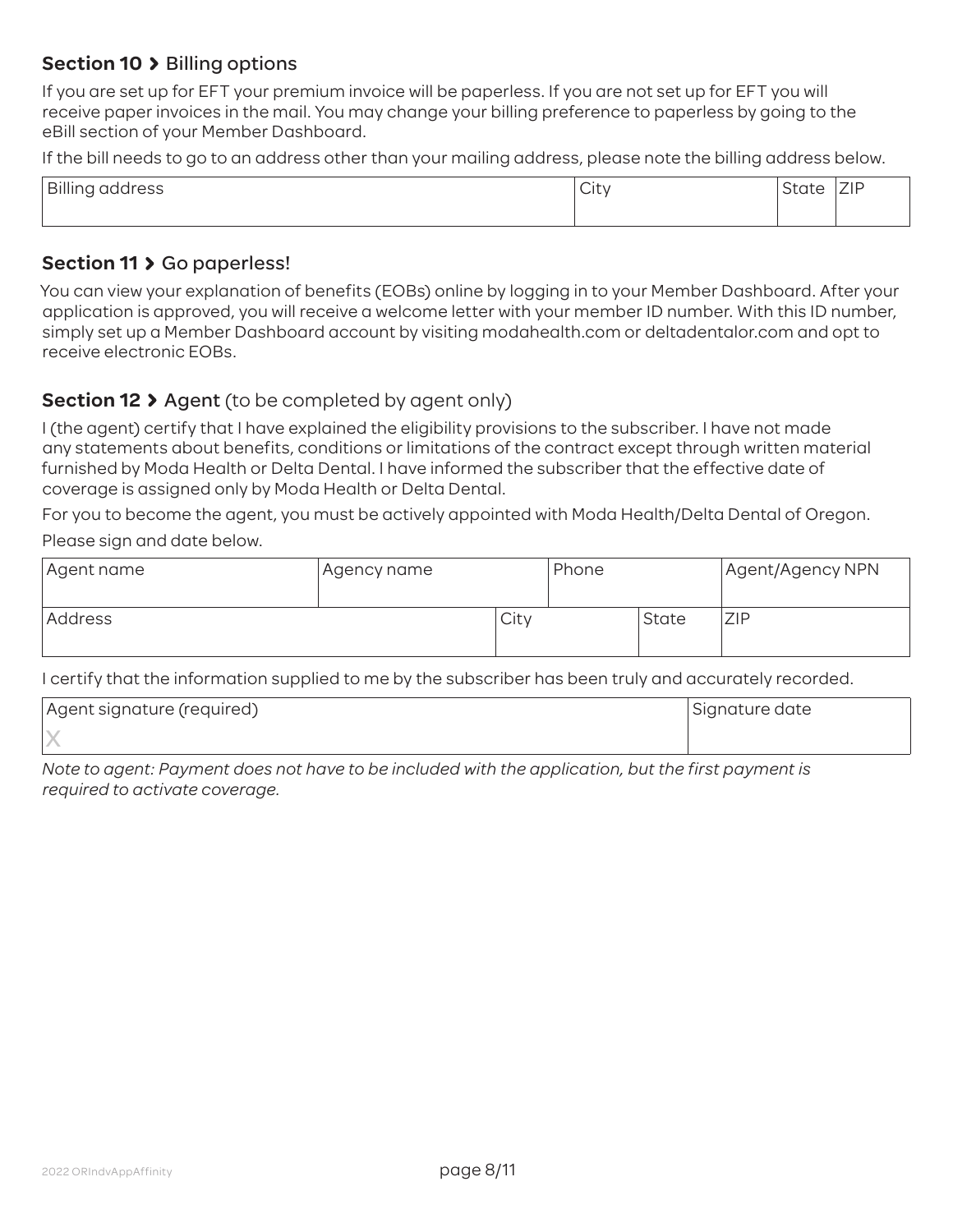## **Section 13 > Basic terms of enrollment**

- > Medical: I understand that I must use in-network providers. There is no out-of-network coverage except for emergency services and retail pharmacy benefits , or for children living out of state but in the U.S. with a QMCSO or who are students age 18 to 26.
- > Dental: I understand that I may receive benefits that are less than the amount billed by my provider when treatment is not received from a contracted provider.
- > I understand and agree that this application is not an offer of coverage, and coverage does not begin until this application is received and reviewed by Moda Health and Delta Dental and an effective date of coverage is assigned.
- > I understand if my previous Moda Health or Delta Dental policy ended because I did not pay premiums when due, this new coverage may not begin until I have paid my past-due premium amounts from the last 12 months in addition to the first month's premium for this new policy.
- > I understand and agree that this application becomes a part of my plan.
- > I understand that no benefits are available under a Moda Health or Delta Dental plan for services or supplies, including those related to an inpatient confinement, that were received before the effective date of coverage.
- > I understand that acceptance for coverage has the following requirements:
	- A. Subscribers must be Oregon residents living in the service area to apply for and maintain coverage under a Moda Health or Delta Dental plan. Moda Health and Delta Dental reserve the right to request documentation at any time.
- B. Members cannot be covered by more than one Moda Health and Delta Dental individual medical and dental plan at any time.
- C. No one listed on this application is enrolled in Medicare on the date coverage would begin.
- > If I am eligible for Medicare Part B but not enrolled, Moda Health will estimate what Medicare would have paid and reduce my benefits by that amount.
- > "Resident" means a person who lives in the plan's service area and intends to live in the service area permanently or indefinitely. Moda Health and Delta Dental may require proof of residency from time to time. Such proof shall include, but not be limited to, the street address of the individual's residence and not a post office box.
- > I have the right to examine and return the policy within 10 days of receipt.
- > Potential changes due to state or federal mandates, effective in January, may alter the benefits or rates of my current plan.
- > Regardless of my enrollment date, my plan premium will renew January 1.
- > If I am not purchasing a Moda Health plan that includes pediatric dental benefits, I attest that I and other dependents on the application have obtained or will obtain a pediatric dental plan certified by the Health Insurance Marketplace.
- > I have read the Moda Health/Delta Dental privacy statement that is available on modahealth.com and deltadentalor.com.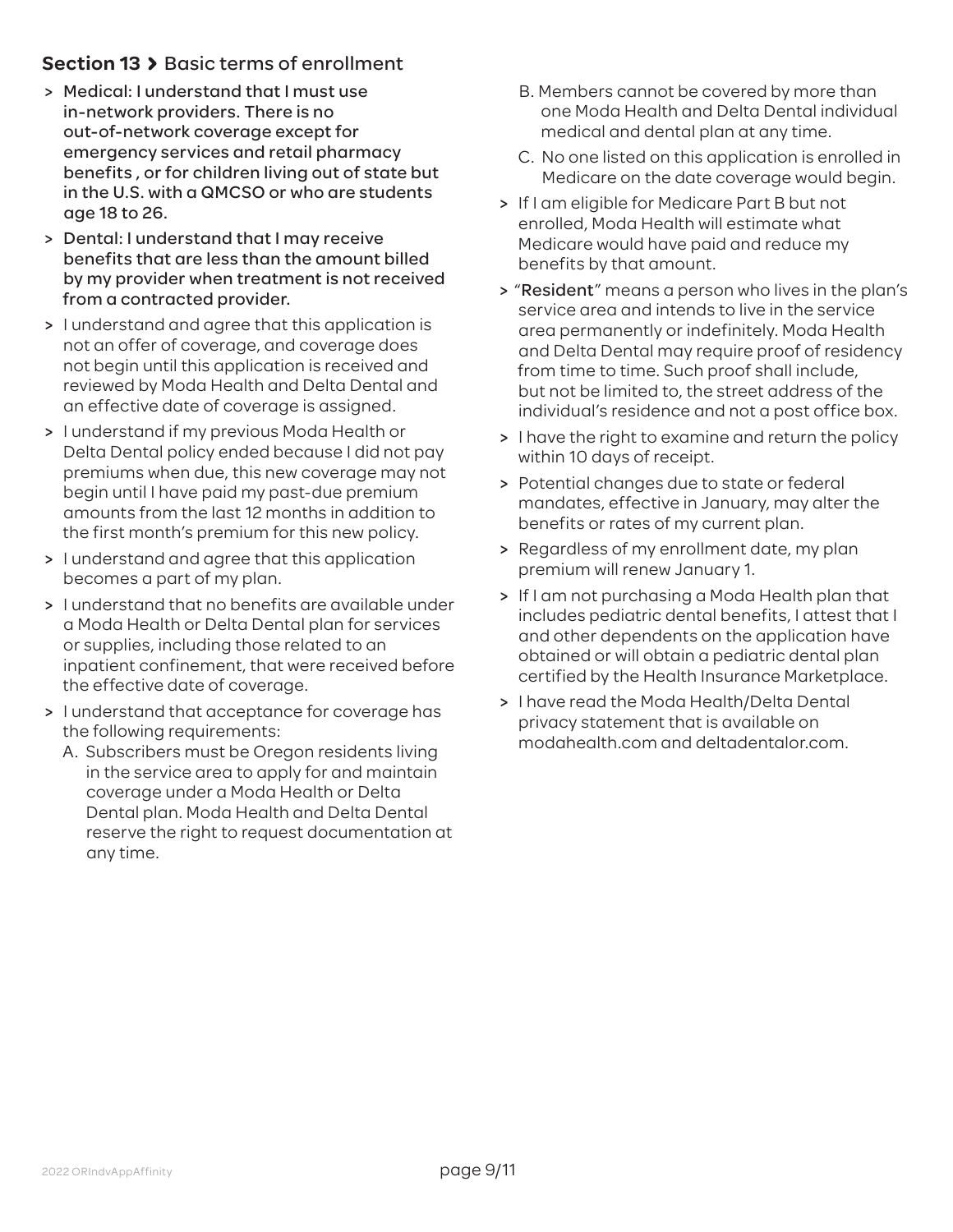## **Section 14** Certification of completion and correctness

### Be sure to sign and date the application below. Your spouse, RDP and any children over age 18 are required to sign the application.

I affirm that the answers given on this application are complete and correct to the best of my knowledge. I have provided these answers as part of the application process required by Moda Health and Delta Dental to enroll in insurance coverage. I understand that if this application contains any intentional misrepresentations of material fact that Moda Health and Delta Dental may deny coverage, modify or cancel the contract, rescind the contract or take other legal action. I will promptly inform Moda Health and Delta Dental in writing if anything happens before my coverage takes effect that makes this application incomplete or incorrect. I understand and agree that no coverage will be in force until approved by Moda Health and Delta Dental. If approved, coverage will be in force as of the effective date determined by Moda Health and Delta Dental. Moda Health and Delta Dental may contact me to clarify answers on this application. As the applicant, I understand I have the right to inspect the information in my file.

I acknowledge that I have read and understand this application, terms and certification and privacy statement.

| Print name of responsible party <sup>1</sup> if child- or children-only policy                           | Relationship <sup>2</sup> |
|----------------------------------------------------------------------------------------------------------|---------------------------|
|                                                                                                          |                           |
| Signature of subscriber (if subscriber is under age 18, signature of responsible party)   Signature date |                           |
|                                                                                                          |                           |
| Signature of subscriber's legal spouse or RDP, if applying for coverage                                  | Signature date            |
|                                                                                                          |                           |
| Signature of dependent(s), age 18 and older, if applying for coverage                                    | Signature date            |
|                                                                                                          |                           |
| Signature of dependent(s), age 18 and older, if applying for coverage                                    | Signature date            |
|                                                                                                          |                           |

1 *Responsible party: If you are an adult not covered by this plan and you bear financial responsibility or act as the primary caregiver for the subscriber and others covered by this plan, then you are the responsible party*

2 *If not a parent, please attach legal documentation if you are the legal guardian or holder of Power of Attorney.*

By providing your contact information, you are consenting to receive communications from Moda Health Plan, Inc, Delta Dental Plan of Oregon, and their affiliates and business partners regarding your health plan benefits, payments, and treatment. Please keep in mind that communications via email over the internet may not be secure. Although it is unlikely, there is a possibility that information included in an email could be obtained by other parties besides the person to whom it is addressed. We recommend that you do not include personal identifying information such as your birth date, or personal medical information in any emails you send to us. There is no requirement to provide your email address or phone number as a condition to purchasing any goods or services.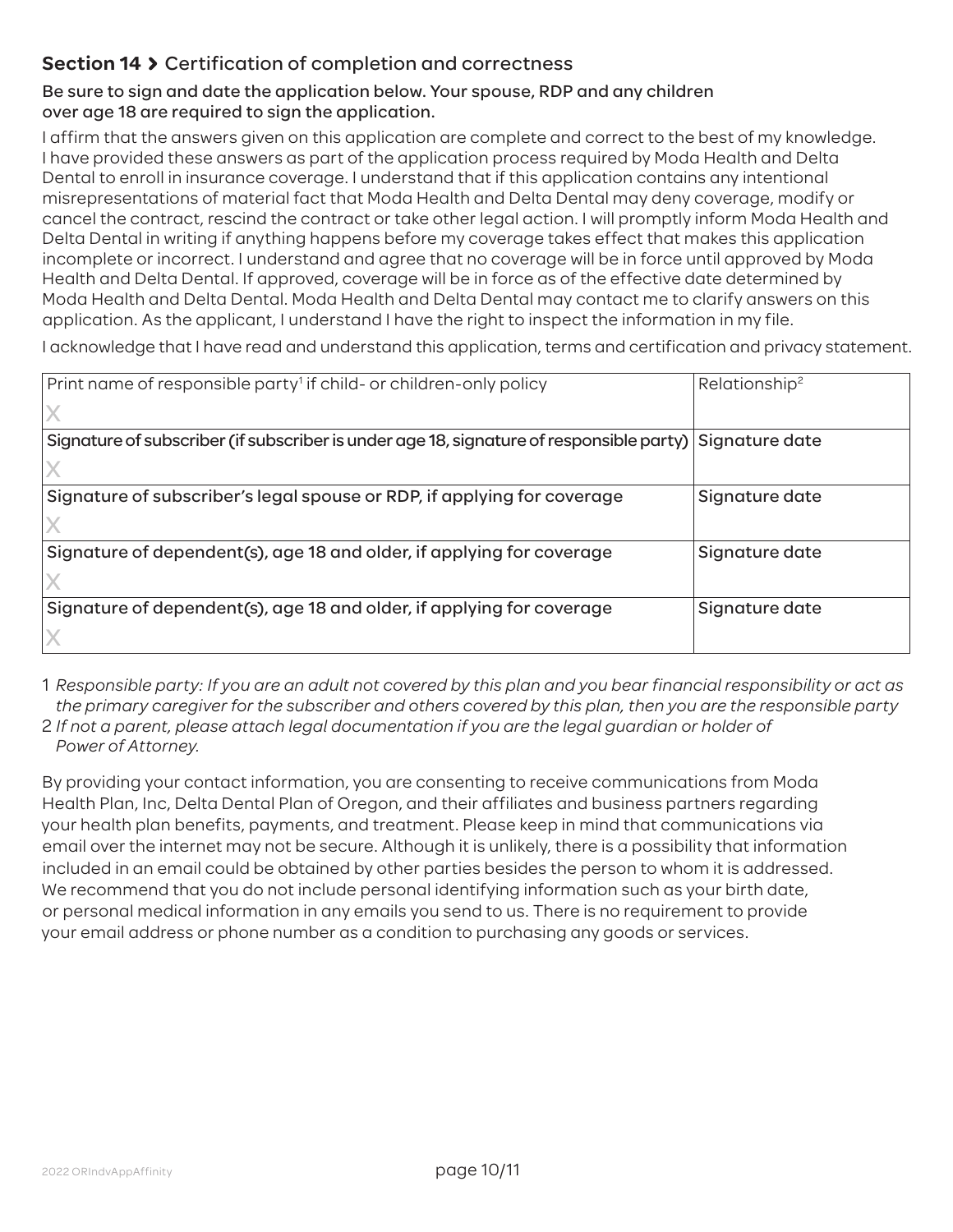Ready to submit? Mail, fax or email this form to Moda Health/Delta Dental Mail: Membership Accounting, 601 SW Second Ave., Portland, OR 97204-3156 Fax: 503-219-3696 Email: Scan and send to individualapp@modahealth.com.

New to Moda Health/Delta Dental? Visit modahealth.com or deltadentalor.com to log in to your Member Dashboard and view your Member Handbook and bill. Once you sign up for your Member Dashboard and go paperless (see Section 11), you'll receive an email when your first bill is ready.

Questions? Contact Moda Health/Delta Dental at 855-718-1767.

#### modahealth.com | deltadentalor.com

*To view the summary of benefits and coverage (SBC) for the medical plans, please visit shopmodaplans.com. A uniform glossary is available to help you understand the most common healthcare terms at https://www. cms.gov/CCIIO/Resources/Forms-Reports-and-Other-Resources/Downloads/UG-Glossary-508-MM.pdf. For free print copies of the SBC or uniform glossary, contact Moda Health at 855-718-1767.*

Health plans in Oregon provided by Moda Health Plan, Inc. Dental plans in Oregon provided by Oregon Dental Service, dba Delta Dental Plan of Oregon. Delta Dental is a trademark of Delta Dental Plans Association.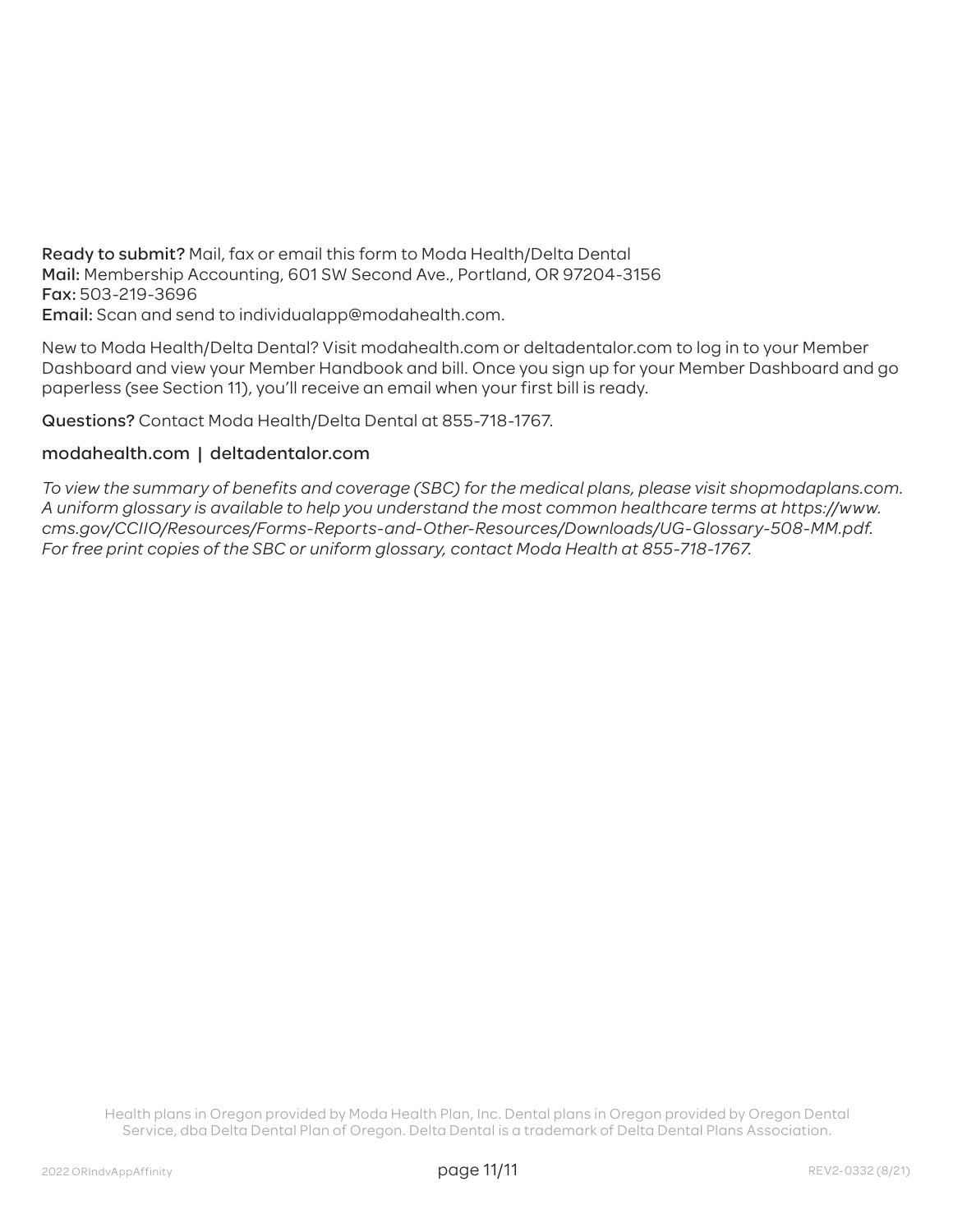# Nondiscrimination notice

We follow federal civil rights laws. We do not discriminate based on race, color, national origin, age, disability, gender identity, sex or sexual orientation.

We provide free services to people with disabilities so that they can communicate with us. These include sign language interpreters and other forms of communication.

If your first language is not English, we will give you free interpretation services and/or materials in other languages.

## If you need any of the above, call Customer Service at:

888-217-2363 (TDD/TTY 711)

If you think we did not offer these services or discriminated, you can file a written complaint. Please mail or fax it to:

Moda Partners, Inc. Attention: Appeal Unit 601 SW Second Ave. Portland, OR 97204 Fax: 503-412-4003

#### Dave Nesseler-Cass coordinates our nondiscrimination work:

Dave Nesseler-Cass, Chief Compliance Officer 601 SW Second Ave. Portland, OR 97204 855-232-9111 compliance@modahealth.com

## If you need help filing a complaint, please call Customer Service.

You can also file a civil rights complaint with the U.S. Department of Health and Human Services Office for Civil Rights at ocrportal.hhs.gov/ocr/portal/lobby.jsf, or by mail or phone:

U.S. Department of Health and Human Services 200 Independence Ave. SW, Room 509F HHH Building, Washington, DC 20201

800-368-1019, 800-537-7697 (TDD)

You can get Office for Civil Rights complaint forms at hhs.gov/ocr/office/file/index.html.



Dental plans in Oregon provided by Oregon Dental Service, dba Delta Dental Plan of Oregon. Dental plans in Alaska provided by Delta Dental of Alaska. Health plans provided by Moda Health Plan, Inc. Individual medical plans in Alaska provided by Moda Assurance Company.